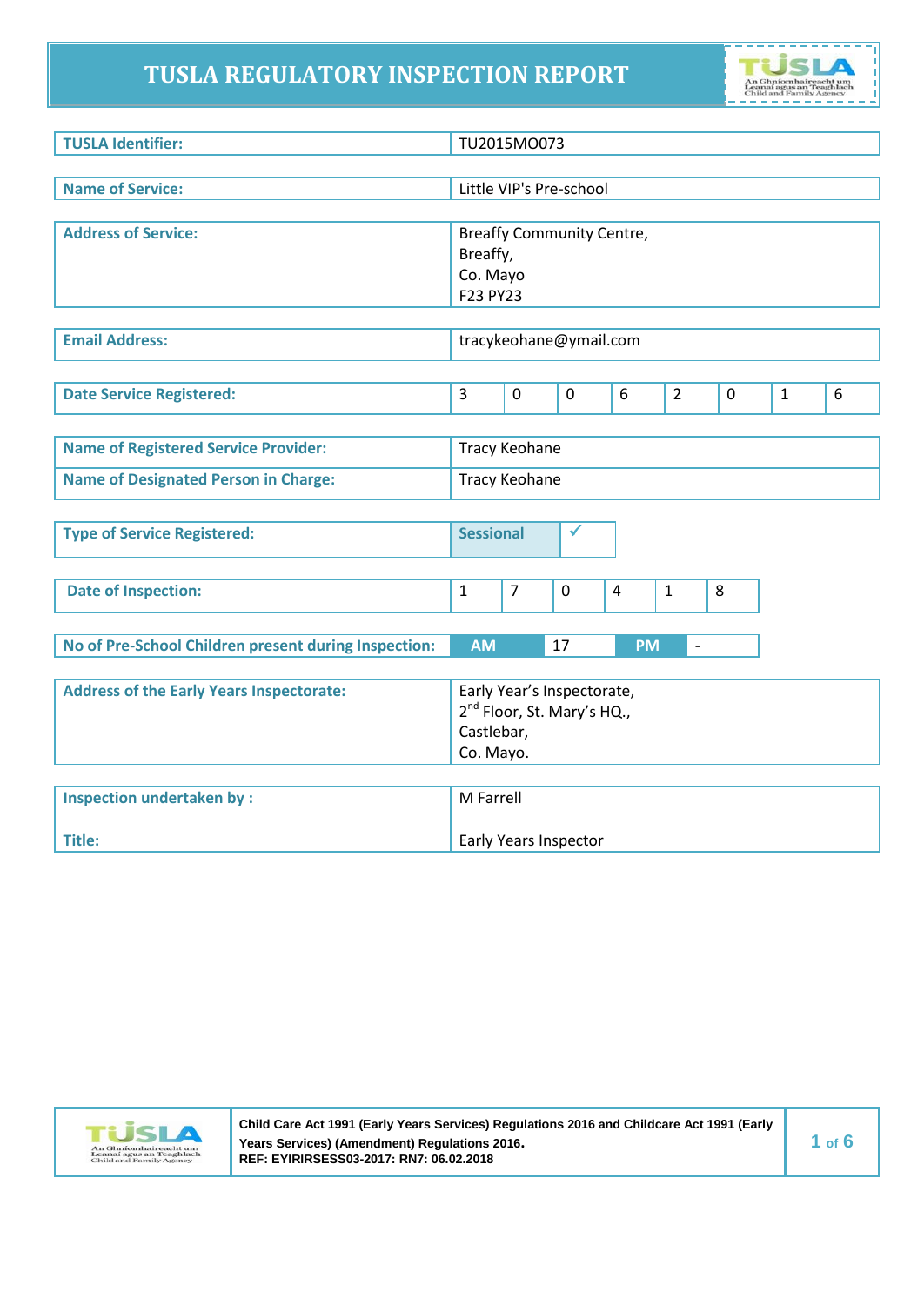# **TUSLA REGULATORY INSPECTION REPORT**



| Areas which were the subject of this Inspection |                                                |  |  |
|-------------------------------------------------|------------------------------------------------|--|--|
| Governance                                      | <b>Health Welfare and Development of Child</b> |  |  |

#### **Authority to Inspect**

The Tusla Early Years Inspectorate carries out inspections of Early Years Services under Section 58(J) of the Child Care Act 1991 (as inserted by Section 92 of the Child and Family Agency Act 2013).

| <b>Description of Service</b> | Little VIP's Pre-school is a privately owned and operated early years service which has been<br>notified since 2005. A sessional service is provided for children aged $3 - 6$ years weekdays<br>from 09:00-12.00hrs. The service is registered to cater for a maximum of 22 children. The<br>service's Curriculum Statement states that their aim is to "provide children with a high<br>quality holistic learning experience supporting and facilitating children's key areas of<br>learning and development through an Emergent and Inquiry Based Curriculum".                                                                  |
|-------------------------------|------------------------------------------------------------------------------------------------------------------------------------------------------------------------------------------------------------------------------------------------------------------------------------------------------------------------------------------------------------------------------------------------------------------------------------------------------------------------------------------------------------------------------------------------------------------------------------------------------------------------------------|
| <b>Premises</b>               | The service is located in a primary school building. There is one large playroom and the<br>service has access to an outdoor enclosed artificial turf playing pitch and a playground<br>which is shared with the primary school and situated to the rear of the preschool premises.                                                                                                                                                                                                                                                                                                                                                |
| <b>Staffing</b>               | Two adults including the Registered Provider work directly with the children in the service.<br>There is also an adult available to provide relief cover if required. All adults have<br>completed the equivalent of a major award in Early Childhood Care and Education at level<br>5, with one adult holding an award at level 6 and another adult holds a qualification at<br>level 8.                                                                                                                                                                                                                                          |
| <b>Methodology</b>            | The inspection was an unannounced Focused Inspection to assess compliance with the<br>Childcare Act 1991 (Early Years Services) Regulations 2016 and Childcare Act 1991 (Early<br>Years Services) (Amendment) Regulations 2016. The Inspection focused on regulations<br>under two themes; Governance, and the Health, Welfare and Development of the Child.<br>The findings on inspection based on information obtained through examination of<br>documentation, direct observation, and discussion with relevant staff are documented in<br>the Inspection report and presented to the Registration Panel for consideration of a |
|                               | decision in relation to the service receiving continued registration. The contents of the<br>report are compiled by the inspectorate body.                                                                                                                                                                                                                                                                                                                                                                                                                                                                                         |
| <b>Acknowledgements</b>       | The Inspector wishes to acknowledge the cooperation of the Registered Provider, staff and<br>children who were present on the day of the inspection.                                                                                                                                                                                                                                                                                                                                                                                                                                                                               |



**Child Care Act 1991 (Early Years Services) Regulations 2016 and Childcare Act 1991 (Early Years Services) (Amendment) Regulations 2016. REF: EYIRIRSESS03-2017: RN7: 06.02.2018**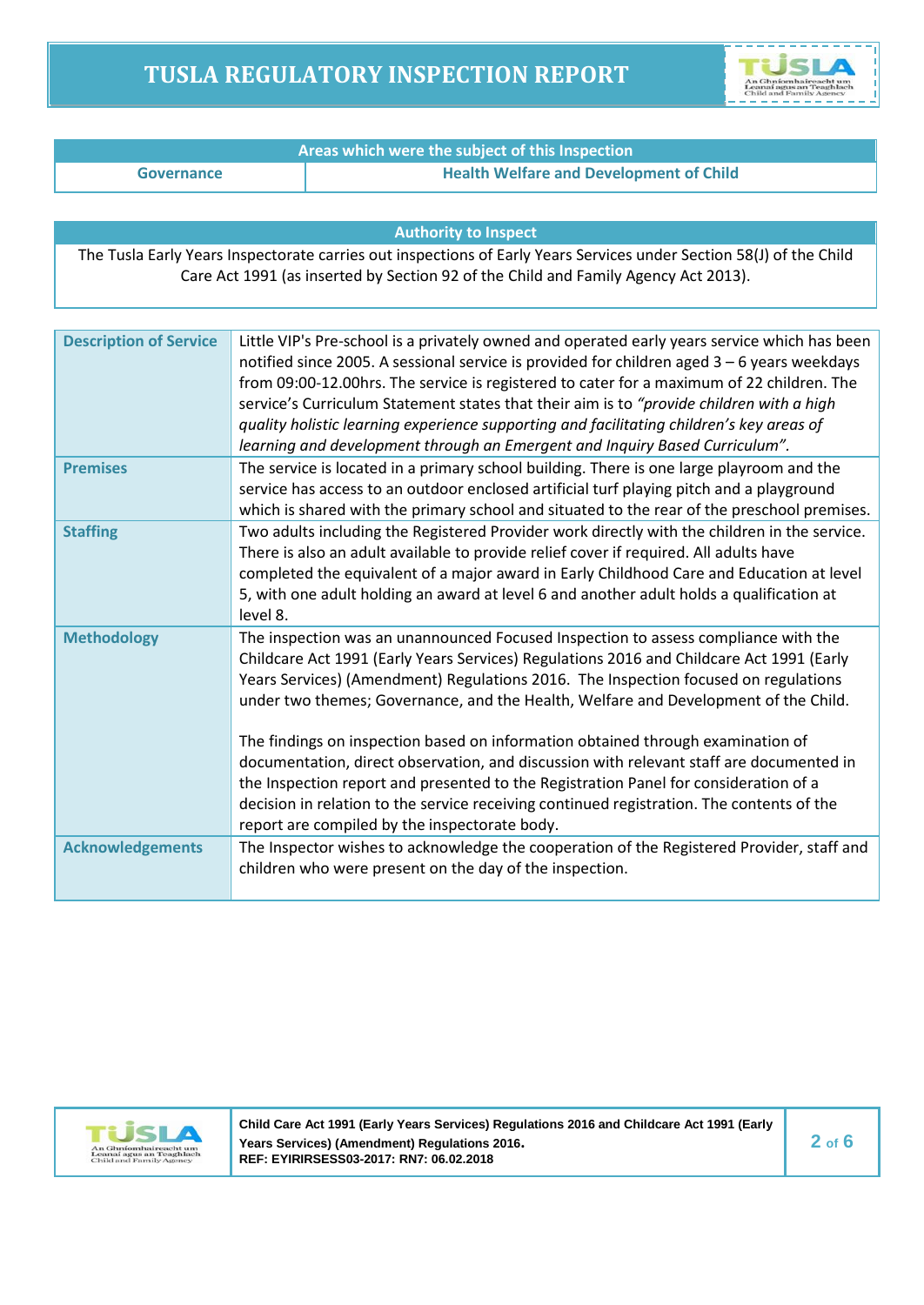

## **GOVERNANCE**

#### **Part III - Management and Staff**

#### **Regulation 11 -Staffing Levels**

- *(1) Subject to this Regulation, a registered provider shall ensure that there is at all times an adequate number of adults working directly with the children attending the pre-school service.*
- *(3) Subject to paragraph (5), a registered provider of a sessional pre-school service shall ensure that at all times the minimum ratio of adults to children specified in column (3) of Part 2 of Schedule 6 opposite a particular reference number specified in column (1) of that Part in respect of the age range of the children specified in column (2) thereof at that reference number is satisfied.*
- *(8) Without prejudice to paragraphs (2) to (7)—*
	- *(c) a registered provider of a sessional pre-school service shall ensure that, where the person in charge operates the service single-handedly, a second person familiar with the operation of the service and in a position to provide assistance to the person in charge in operating the service is, at all times, within close distance of the service and available to attend the service to assist the person in charge in the event of an emergency.*

| Compliance Information: | (1) Records demonstrated that there were an adequate number of adults working<br>directly with the children at all times. On the day of inspection there were two<br>adults working directly with seventeen children. The pre-school children<br>present were aged between 3 to 5 years of age.<br>(3) On the day of inspection there were two adults caring for seventeen children<br>which met the minimum adult/child ratios specified in the Regulations for a<br>sessional service.<br>(8) |
|-------------------------|-------------------------------------------------------------------------------------------------------------------------------------------------------------------------------------------------------------------------------------------------------------------------------------------------------------------------------------------------------------------------------------------------------------------------------------------------------------------------------------------------|
|                         | (c)                                                                                                                                                                                                                                                                                                                                                                                                                                                                                             |
|                         | Not applicable as the service was not operated single-handedly.                                                                                                                                                                                                                                                                                                                                                                                                                                 |

### **HEALTH WELFARE & DEVELOPMENT OF CHILD**

|                                                                 | Part V - Care of Child in Pre-school Service                                                                                                                                                                                                                                                                                                                                                                                                                                                                                                                                                                                               |
|-----------------------------------------------------------------|--------------------------------------------------------------------------------------------------------------------------------------------------------------------------------------------------------------------------------------------------------------------------------------------------------------------------------------------------------------------------------------------------------------------------------------------------------------------------------------------------------------------------------------------------------------------------------------------------------------------------------------------|
| <b>Regulation 19 - Health, Welfare and Development of Child</b> |                                                                                                                                                                                                                                                                                                                                                                                                                                                                                                                                                                                                                                            |
|                                                                 | (1) A registered provider shall, in providing a pre-school service, ensure that-                                                                                                                                                                                                                                                                                                                                                                                                                                                                                                                                                           |
|                                                                 | (a) each child's learning, development and well-being is facilitated within the daily life of the pre-                                                                                                                                                                                                                                                                                                                                                                                                                                                                                                                                     |
|                                                                 | school service through the provision of the appropriate activities, interaction, materials and                                                                                                                                                                                                                                                                                                                                                                                                                                                                                                                                             |
|                                                                 | equipment, having regard to the age and stage of development of the child                                                                                                                                                                                                                                                                                                                                                                                                                                                                                                                                                                  |
| Compliance Information:                                         | <b>BASIC NEEDS</b>                                                                                                                                                                                                                                                                                                                                                                                                                                                                                                                                                                                                                         |
|                                                                 | The children's snacks were provided from home and included crackers, brioche,<br>rice cakes, rolls and sandwiches with various fillings such as ham and cheese.<br>Cheese strings, cheese slices, yoghurts and fruits such as apple, banana,<br>mandarin and chopped grapes were also brought and consumed by the children.<br>Drinks of fruit juices and water were provided from home. The adults sat with<br>the children and encouraged socialisation during snack time.<br>The children attending were toilet trained and encouraged to self-toilet at a time<br>of their choosing. The children were assisted by adults as required. |



| Child Care Act 1991 (Early Years Services) Regulations 2016 and Childcare Act 1991 (Early |            |
|-------------------------------------------------------------------------------------------|------------|
| Years Services) (Amendment) Regulations 2016.                                             | $3$ of $6$ |
| REF: EYIRIRSESS03-2017: RN7: 06.02.2018                                                   |            |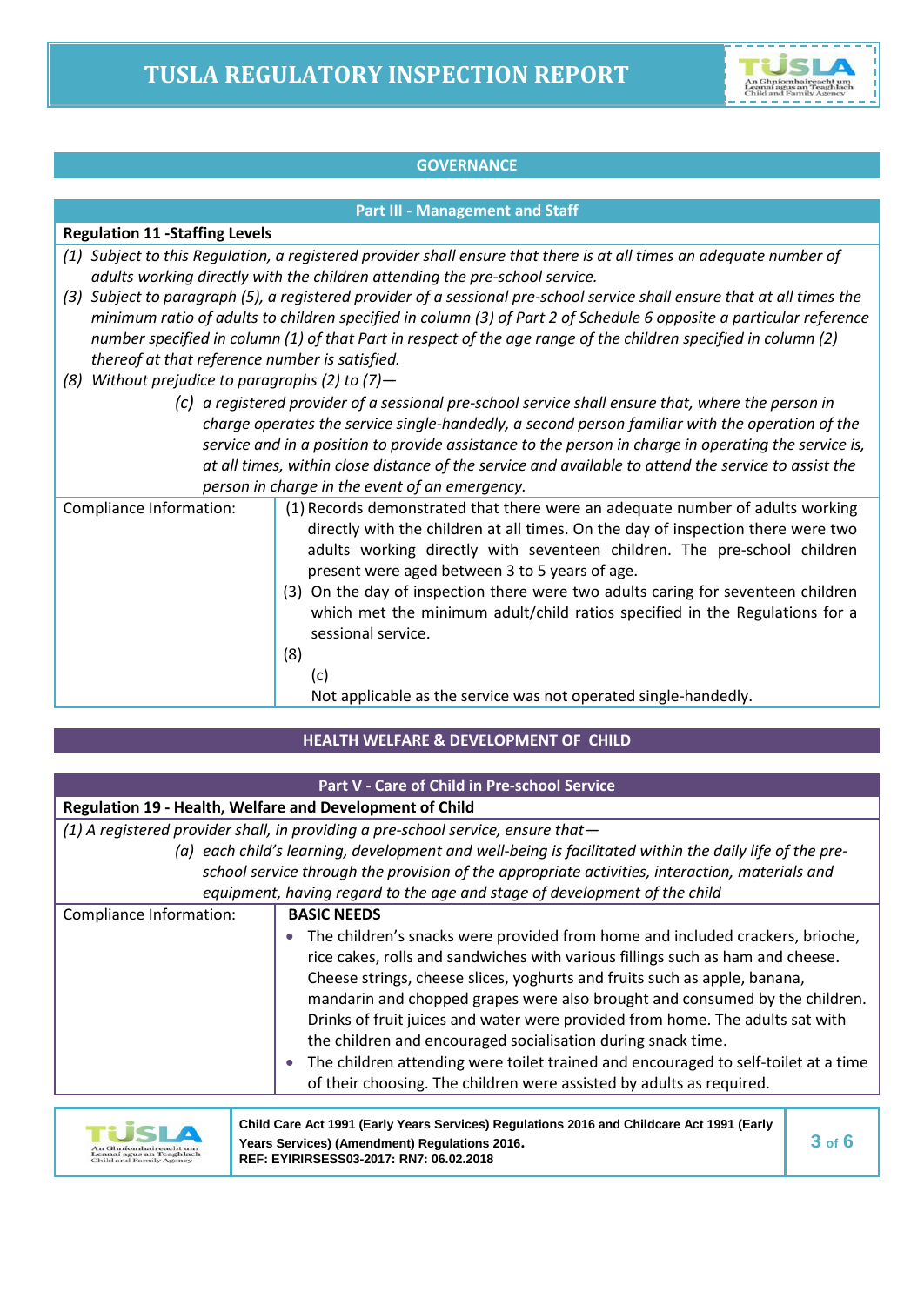ī

|                                                    | Part V - Care of Child in Pre-school Service                                                                                                                                                                                                                                                                                                                                                                                                                                                                                                                                                                                                                                                                                                                                                                                                                                                                                                                                                                                                                                                                                                                                                                                                                                                                                                                                                                                                                                                                                                                                                                                                                                                                                                                                   |
|----------------------------------------------------|--------------------------------------------------------------------------------------------------------------------------------------------------------------------------------------------------------------------------------------------------------------------------------------------------------------------------------------------------------------------------------------------------------------------------------------------------------------------------------------------------------------------------------------------------------------------------------------------------------------------------------------------------------------------------------------------------------------------------------------------------------------------------------------------------------------------------------------------------------------------------------------------------------------------------------------------------------------------------------------------------------------------------------------------------------------------------------------------------------------------------------------------------------------------------------------------------------------------------------------------------------------------------------------------------------------------------------------------------------------------------------------------------------------------------------------------------------------------------------------------------------------------------------------------------------------------------------------------------------------------------------------------------------------------------------------------------------------------------------------------------------------------------------|
|                                                    | Regulation 19 - Health, Welfare and Development of Child                                                                                                                                                                                                                                                                                                                                                                                                                                                                                                                                                                                                                                                                                                                                                                                                                                                                                                                                                                                                                                                                                                                                                                                                                                                                                                                                                                                                                                                                                                                                                                                                                                                                                                                       |
|                                                    | Provisions were made for the children's personal cleanliness in the service.<br>Hand-washing was observed to be encouraged following toileting and before<br>eating. Overall bibs were available to protect children's clothes whilst painting.<br>The children were prompted to put on outdoor clothing before outdoor play.<br>A relaxation area with age appropriate soft, coloured leather seating was<br>provided in the library area for the children to rest if they wished during the<br>session.<br>The children were observed to move freely between the areas of interest in the<br>playroom and enjoyed playing action games as a group with one of the adults in<br>the room. The children were also observed to enjoy running and playing<br>outdoors in the enclosed artificial turf playing pitch area. The service provides<br>weekly yoga classes for the children. Written observations and descriptions of<br>the sessions using photographs maintained by the adults in the service.<br>The adults were warm and calm in their approach to the children and positive<br>reinforcement for good behaviour was observed. Sharing of toys and turn-taking<br>was encouraged between the children by the adults. "Our Agreement" which<br>was a small number of simple rules to frame positive behaviour developed by<br>the children with support from the adults was written on a canvas and all<br>children signed up to abide by these rules by making their mark with either a<br>handprint or finger print on the canvas.                                                                                                                                                                                                                               |
|                                                    | SUPPORTING RELATIONSHIPS AROUND CHILDREN<br>There was minimal staff changeover in the service. The adults were observed to<br>support the children to interact positively with their peers.<br>There was a photographic display with photographs of the children's families on<br>the playroom walls and some of the children were observed to remove their own<br>photograph from the display and discuss them with other people.<br>The adults demonstrated warmth, sensitivity and positive regard for the children<br>and their families through their positive verbal interactions. Conversation<br>between the children was observed to be supported and encouraged by the<br>adults regularly during the session. All of the children were included in<br>discussions at snack time.<br>The adults were observed to work well together as a team with regular<br>interactions to support and co-ordinate the implementation of activities. The<br>adults advised the Inspector that they debrief following each session and use the<br>opportunity to discuss and plan future activities.<br>The adults were observed to share verbal information regarding the children<br>with parents at collection time. A copy of the monthly newsletter containing<br>information on the service and activities is provided for the parents/guardians.<br>Individual portfolios containing items including "Learning Record Templates" and<br>photographs of the children undertaking various activities are maintained on the<br>children in the service. The individual portfolios are sent home for parents to<br>review once a term. Samples of the portfolios observed during the inspection<br>contained written feedback from parents to be used to support progression of |
| eanaí agus an Teaghlach<br>Child and Family Agency | Child Care Act 1991 (Early Years Services) Regulations 2016 and Childcare Act 1991 (Early<br>$4$ of $6$<br>Years Services) (Amendment) Regulations 2016.<br>REF: EYIRIRSESS03-2017: RN7: 06.02.2018                                                                                                                                                                                                                                                                                                                                                                                                                                                                                                                                                                                                                                                                                                                                                                                                                                                                                                                                                                                                                                                                                                                                                                                                                                                                                                                                                                                                                                                                                                                                                                            |

**Years Services) (Amendment) Regulations 2016. REF: EYIRIRSESS03-2017: RN7: 06.02.2018**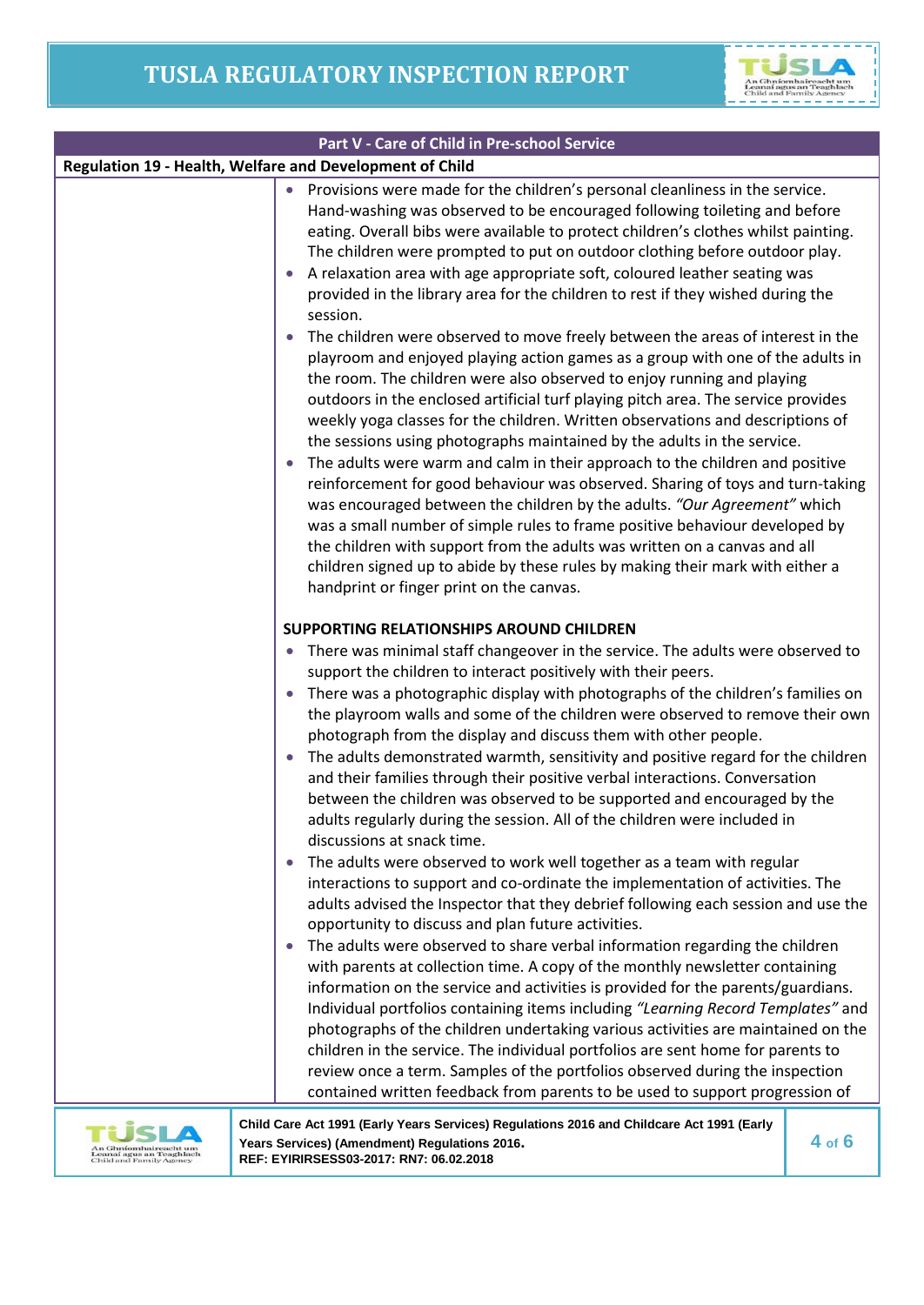

|                                                          | Part V - Care of Child in Pre-school Service                                                                                                                                                                                                                                                                                                                                                                                                                                                                                                                                                                                                                                                                                                                                                                                                                                                                                                                                                                                                                                       |
|----------------------------------------------------------|------------------------------------------------------------------------------------------------------------------------------------------------------------------------------------------------------------------------------------------------------------------------------------------------------------------------------------------------------------------------------------------------------------------------------------------------------------------------------------------------------------------------------------------------------------------------------------------------------------------------------------------------------------------------------------------------------------------------------------------------------------------------------------------------------------------------------------------------------------------------------------------------------------------------------------------------------------------------------------------------------------------------------------------------------------------------------------|
| Regulation 19 - Health, Welfare and Development of Child |                                                                                                                                                                                                                                                                                                                                                                                                                                                                                                                                                                                                                                                                                                                                                                                                                                                                                                                                                                                                                                                                                    |
|                                                          | development of the children.<br>Open days for children and parents were held prior to the commencement of the<br>pre-school term to assist in the transition from home to pre-school process. The<br>children are allowed to bring transitional toys and objects to the service to assist<br>with the transition process from home to school.<br>Special events were celebrated in the service such as a nativity play at Christmas<br>with parents invited to attend. An outing to a local play-centre was undertaken<br>by the children and adults accompanied by parents at the end of the school year.<br>The service also held a sport's day and football day for parental participation<br>during the last year.<br>The service is well established in the local community. Visits from outside people<br>$\bullet$<br>were facilitated in the service including a Garda, a doctor, a hairdresser, a local<br>musician who was accompanied by his guide dog and a grandmother during the<br>pre-school year. Written records with photographs of the children enjoying these |
|                                                          | visits were observed during the inspection.<br>PHYSICAL AND MATERIAL ENVIRONMENT<br>There was a wide range of developmentally appropriate toys and equipment to<br>promote gross motor, fine motor, cognitive and language development for the<br>children attending. The majority of toys and equipment were displayed on low<br>level shelving that was easily accessible to the children to facilitate their choice<br>of play activity. The toys and equipment were non-toxic, easily cleaned and<br>made from a variety of mediums including wood, metal and plastic.                                                                                                                                                                                                                                                                                                                                                                                                                                                                                                         |
|                                                          | There was a selection of the children's artwork and paintings displayed on the<br>walls such as "will you fill my bucket" artwork based on acts of kindness shown<br>by all the children and paintings of super heroes which had followed on from<br>emerging themes based on the children's interests.<br>There were clearly defined areas of interest in the room. The dress up area had a<br>wide variety of clothes hanging on hangers to facilitate their selection by the<br>children with accessories such as hats, shoes and tiaras and a child-sized viewing<br>mirror also provided. A puppet theatre was also available in this area. The home<br>area contained cookers, a metal sink and units with appropriate toy utensils to<br>facilitate play. Plastic toy food items were available in addition to recycled food<br>packaging and there were a number of unused tins of foods such as tomatoes,                                                                                                                                                                 |
|                                                          | peas and rice-pudding which children were observed to play shop with using the<br>till and shopping trolleys provided in the area. There was a music wall and<br>musical instruments for play in the playroom. Additional musical instruments<br>were available for music session held once a week in the service and included<br>cymbals, xylophone, tambourines, maracas, chime bars, a giro, drums and<br>instruments to emulate the sounds of rain and thunder. A small world play area<br>contained a wooden village including a bakery, post office, church, florist, school,<br>tea rooms and a fruit and vegetable shop. There were also a pirate ship,<br>numerous dolls houses of various sizes and a large amount of figurines and<br>furniture to facilitate play. Larger sized dolls were observed to be played with by<br>Child Care Act 1991 (Early Years Services) Regulations 2016 and Childcare Act 1991 (Early                                                                                                                                                  |



**Child Care Act 1991 (Early Years Services) Regulations 2016 and Childcare Act 1991 (Early Years Services) (Amendment) Regulations 2016. REF: EYIRIRSESS03-2017: RN7: 06.02.2018**